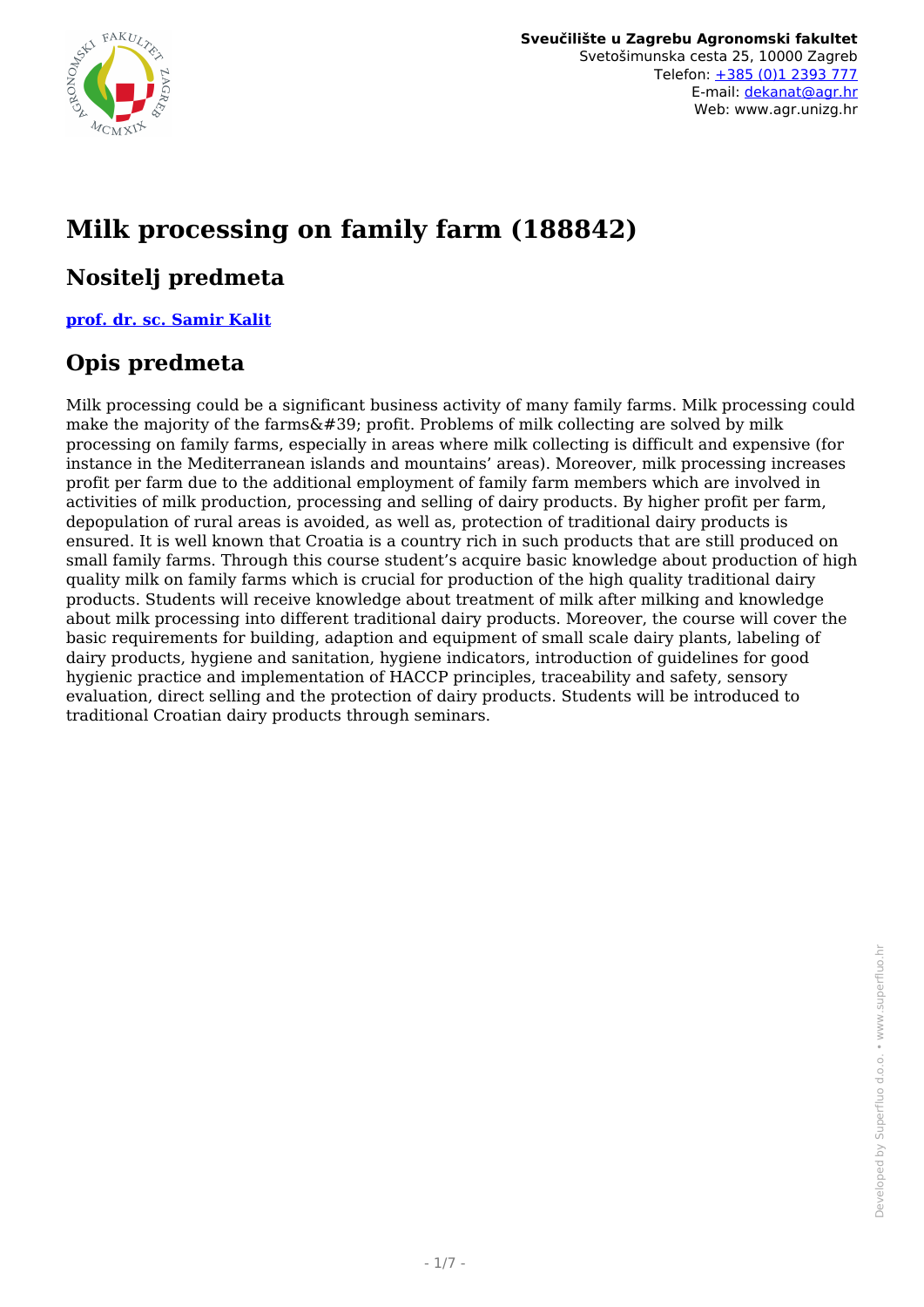# ARCHITECTURE REAL PROPERTY WCMX

#### **Sveučilište u Zagrebu Agronomski fakultet** Svetošimunska cesta 25, 10000 Zagreb Telefon: [+385 \(0\)1 2393 777](tel:+38512393777) E-mail: [dekanat@agr.hr](mailto:dekanat@agr.hr) Web: www.agr.unizg.hr

#### ECTS: **6.00**

E-učenje: **R1**

**Sati nastave: 60** Predavanja: 30 Vježbe u praktikumu: 18 Seminar: 12

#### **Izvođač predavanja**

- [prof. dr. sc. Samir Kalit](/hr/member/75)
- [izv. prof. dr. sc. Nataša Mikulec](/hr/member/254)
- [izv. prof. dr. sc. Milna Tudor Kalit](/hr/member/284)

#### **Izvođač vježbi**

- [prof. dr. sc. Samir Kalit](/hr/member/75)
- [doc. dr. sc. Marina Tomić Maksan](/hr/member/170)
- [izv. prof. dr. sc. Milna Tudor Kalit](/hr/member/284)

#### **Izvođač seminara**

- [prof. dr. sc. Samir Kalit](/hr/member/75)
- [izv. prof. dr. sc. Milna Tudor Kalit](/hr/member/284)

## **Vrsta predmeta**

Undergraduate studies / [BS Courses taught in English](/hr/study/en/4/BS+Courses+taught+in+English) (Izborni predmet, 2. semestar, 1. godina)

## **Opće kompetencije**

Through the course, students are provided with the knowledge to independently organize milk production and processing on their own farm or how to provide consulting services to such farms.

## **Oblici nastave**

- Lectures
- Laboratory practice/exercises
- Field work
- Seminars

# **Ishodi učenja i način provjere**

#### **Ocjenjivanje**

 Dovoljan (2): 60-70 % Dobar (3): 71-80 % Vrlo dobar (4): 81-90 % Izvrstan (5): 91-100 %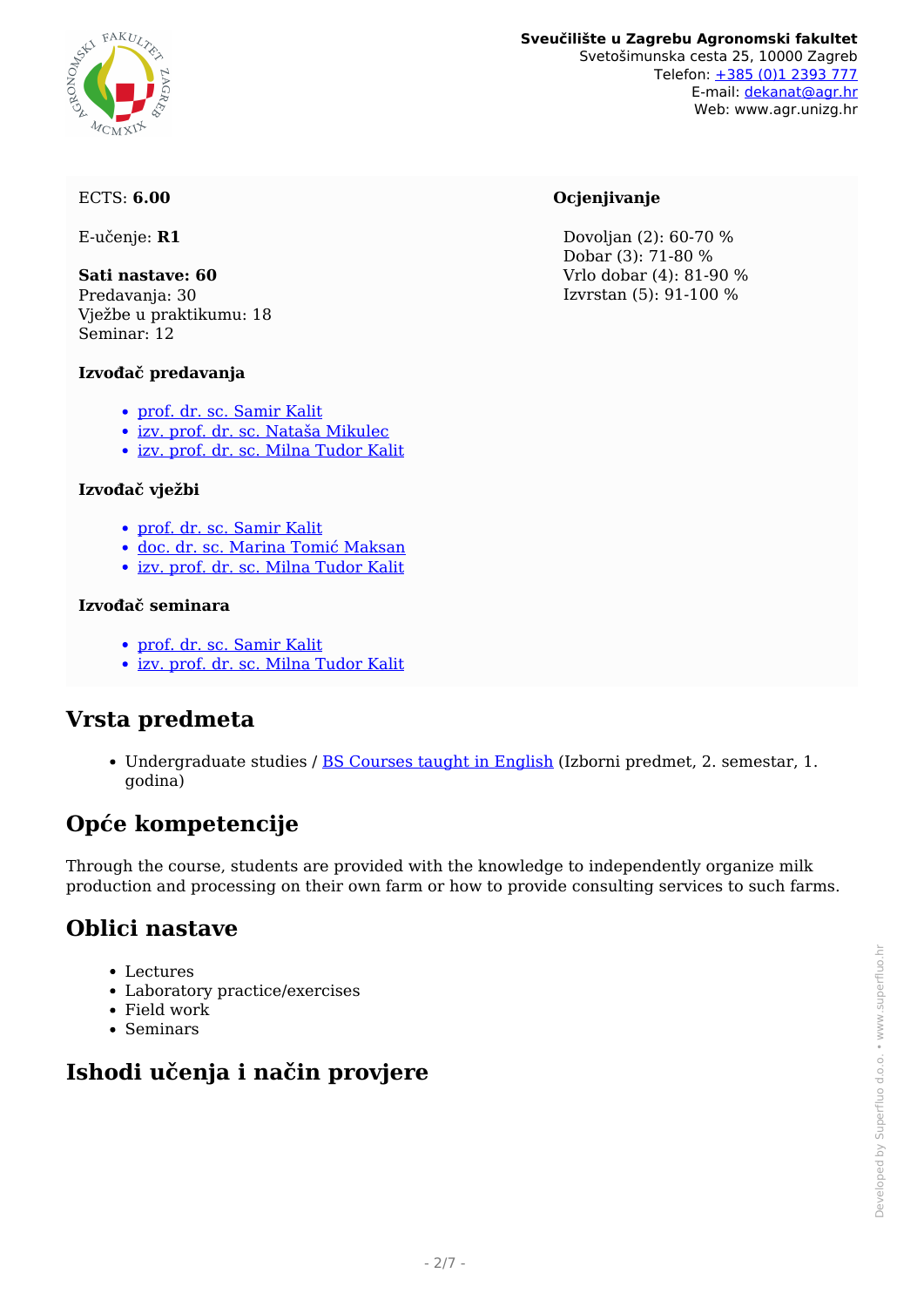

| Ishod učenja                                                                                                                              | Način provjere                                    |
|-------------------------------------------------------------------------------------------------------------------------------------------|---------------------------------------------------|
| Recognise, explain and organise technology needs in the<br>production of milk and dairy products on family farms.                         | Written (Partial written test No 1) and oral exam |
| Present practical technological steps (working operations) in the<br>milk production and processing on family farms.                      | Written (Partial written test No 1) and oral exam |
| Identify the specificity and basic needs for milk production and<br>processing on family farms.                                           | Written (Partial written test No 2) and oral exam |
| Emphasis characteristics of Croatian traditional dairy products.                                                                          | Seminar and oral exam                             |
| Enumerate facts for the protection of autochthonous cheeses in<br>the EU and enumerate the facts for direct selling of dairy<br>products. | Written (Partial written test No 2) and oral exam |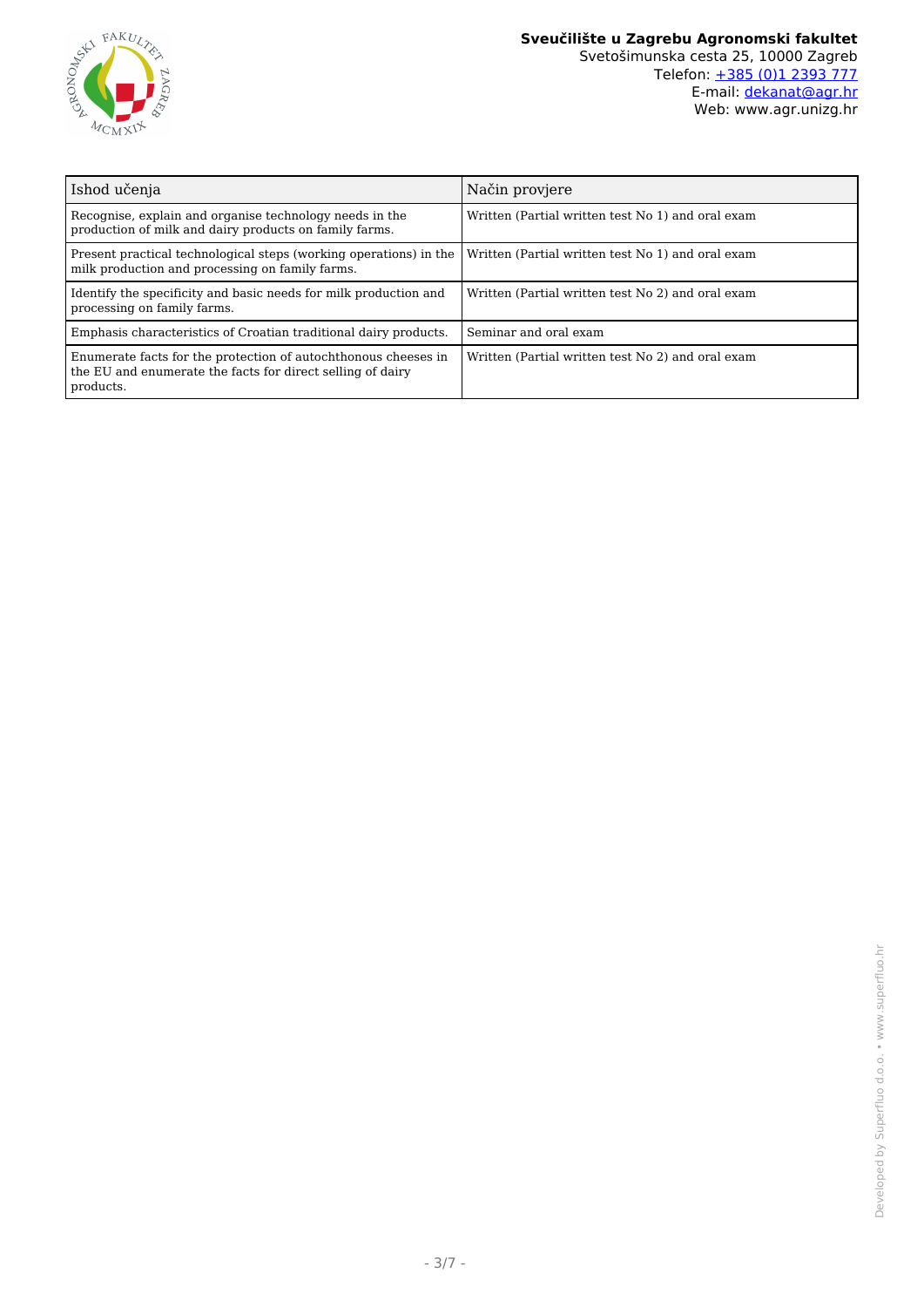

**Sveučilište u Zagrebu Agronomski fakultet** Svetošimunska cesta 25, 10000 Zagreb Telefon: [+385 \(0\)1 2393 777](tel:+38512393777) E-mail: [dekanat@agr.hr](mailto:dekanat@agr.hr) Web: www.agr.unizg.hr

# **Način rada**

### **Obveze nastavnika**

#### Lectures

The lecturer of an individual unit should organize the lectures as a power point presentation with the time provided for interactive teaching. Lectures of teaching units that cover the subject should be organized according to the timeschedule and held within 15 weeks of direct teaching. All teaching materials that are not contained in the textbook are organized by teachers and according to teaching units available in the MOODLE system.

#### Seminars

Seminars are organized and conducted by a teacher on the subject in order to supplement and expand the knowledge from the course subject. The topics of seminar papers must be given to the students at the beginning of the semester and provide them with 10 weeks of preparation. The teacher gives instructions on how to create seminar papers, approaches to scientific literature and databases, useful links, and helps students (provides guidance) during the seminar work. The teacher organizes oral presentation of the seminar papers, actively participates in the discussion together with other students. The overall quality of the seminar work (oral presentation and power point presentation) is evaluated by the teachers with the grade that participate in the final grade.

#### Auditing and field exercises

The subject teacher should organize the lectures from the auditing exercises as a power point presentation with the time provided for interactive teaching. Field exercises are organized by the subject teacher with the aim of presenting practical work in medium and large scale dairy plants.

Forum for communicating with students; a calendar of important events for the course; information related to the course; the instructions for writing the seminar work and results of written exams are available in the MOODLE system.

#### **Obveze studenta**

Attending lectures, exercises and seminars is mandatory. In cases of justified or unjustified absence from the lectures and/or exercises and/or seminars, students are obliged to enclose a report stating the reason of the absence, during the semester or within 4 weeks after the end of the semester. In case of the absence of more than 20%, students lose the right of signature, and the subject must be re-enrolled in the next academic year. The obligation of each student is to make a seminar paper and present the topic discussed in the power point presentation (in 10-15 minutes) after which other students and teacher have the right to ask questions. The written part of the exam that is organized within the regular examination period or during the semester students can take written part of exam as two partial written exams. Oral exam is organized during regular examination period.

## **Polaganje ispita**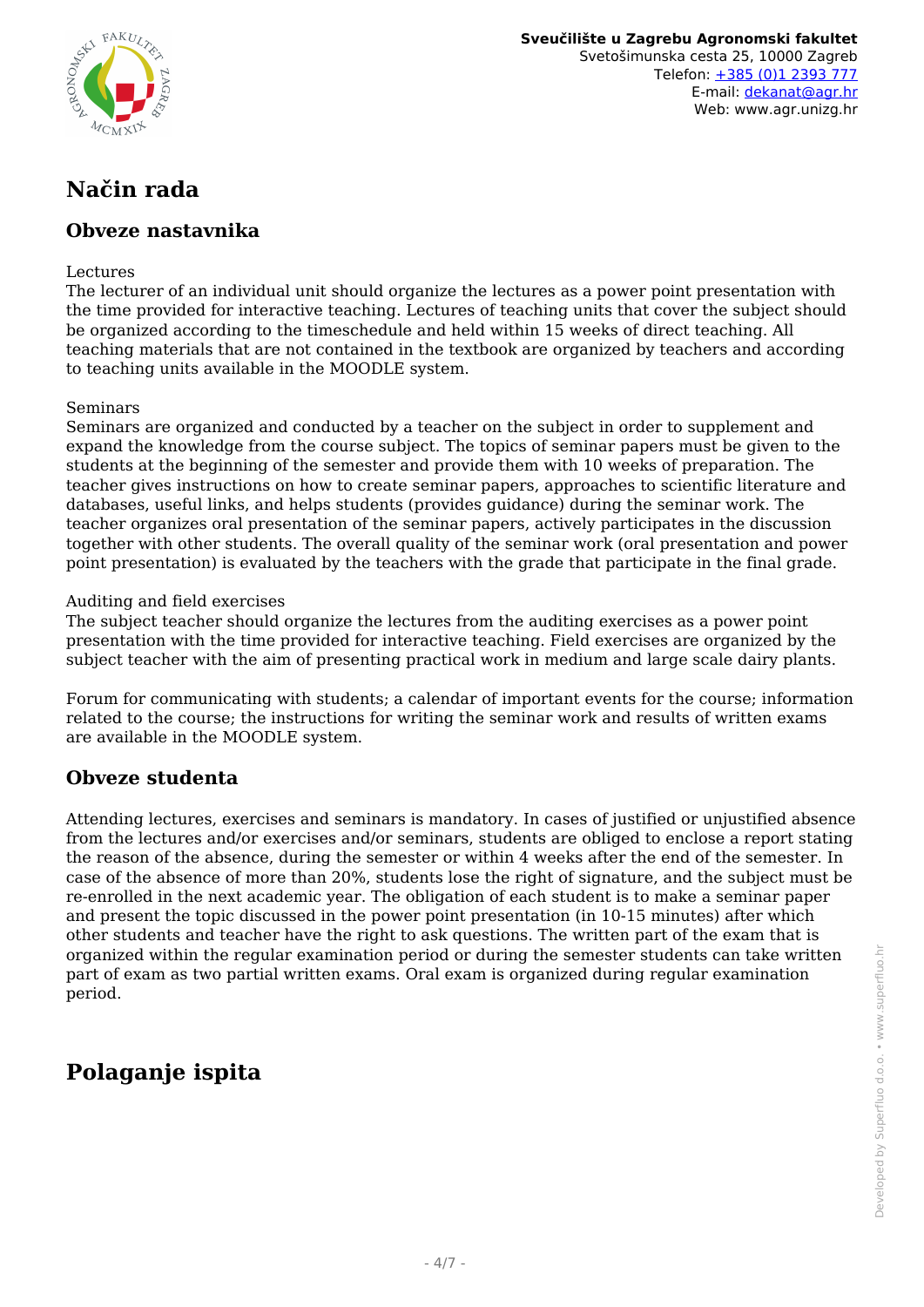

| Elementi<br>praćenja             | Maksimalno<br>bodova ili<br>udio u ocjeni | Bodovna skala<br>ocjena                               | Ocjena                                                                            | Broj sati<br>izravne<br>nastave | Ukupni broj<br>sati rada<br>prosječnog<br>studenta | ECTS bodovi |
|----------------------------------|-------------------------------------------|-------------------------------------------------------|-----------------------------------------------------------------------------------|---------------------------------|----------------------------------------------------|-------------|
| Partial written<br>exam No1      | 35                                        | $< 60\%$<br>60-70 %<br>71-80 %<br>81-90 %<br>91-100 % | Nedovoljan (1)<br>Dovoljan (2)<br>Dobar $(3)$<br>Vrlo dobar (4)<br>Izvrstan $(5)$ | 24                              | 66                                                 | 2.2         |
| Partial written<br>$exam$ No $2$ | 35                                        | $< 60\%$<br>60-70 %<br>71-80 %<br>81-90 %<br>91-100 % | Nedovoljan (1)<br>Dovoljan (2)<br>Dobar $(3)$<br>Vrlo dobar (4)<br>Izvrstan (5)   | 24                              | 66                                                 | 2.2         |
| Seminar                          | 20                                        | < 60 %<br>60-70 %<br>71-80 %<br>81-90 %<br>91-100 %   | Nedovoljan (1)<br>Dovoljan (2)<br>Dobar $(3)$<br>Vrlo dobar (4)<br>Izvrstan $(5)$ | 8                               | 36                                                 | 1.2         |
| Oral exam                        | 10                                        | $< 60\%$<br>60-70 %<br>71-80 %<br>81-90 %<br>91-100 % | Nedovoljan (1)<br>Dovoljan (2)<br>Dobar $(3)$<br>Vrlo dobar (4)<br>Izvrstan $(5)$ | 4                               | 12                                                 | 0.4         |
| Total                            | 100 %                                     |                                                       |                                                                                   | 60                              | 180                                                | 6           |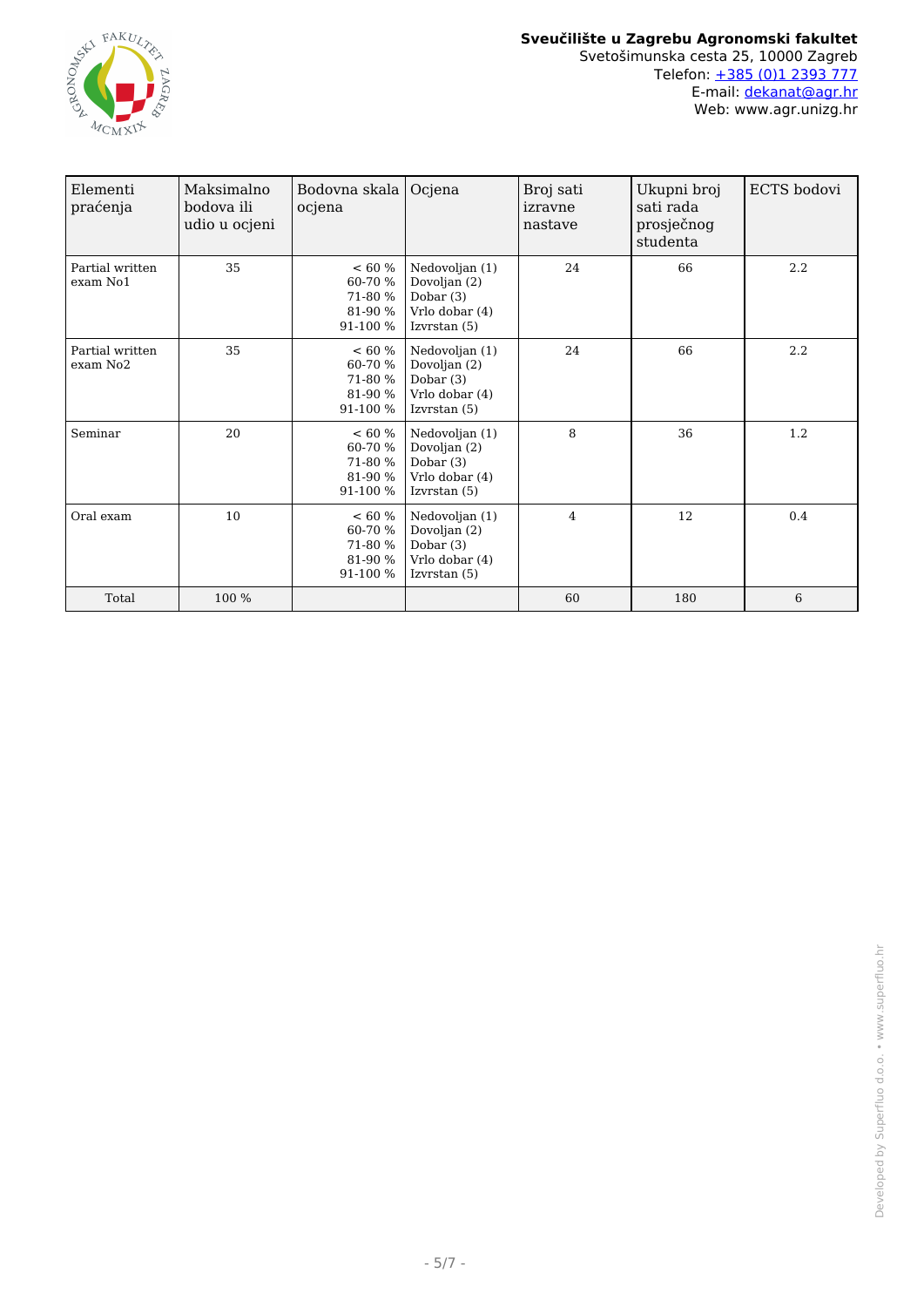

## **Tjedni plan nastave**

- 1. Parameters that influence the hygienic and chemical quality of milk on family farms. How to achieve high quality of milk.
- 2. Production of milk on family farms for processing. Milking, the control of animal health status and mastitis as a tool for the production of safe traditional dairy products. Milk treatment after milking.
- 3. Influence of the milk quality on the standardization of the quality of dairy products. The aim is to understand and solve the problems and the faults in cheese production as a consequence of the processing of bad quality milk.
- 4. Exercises in practical cheesemaking in small scale dairy plants from milk preparation for fermentation/renneting till packaging of the final products as well as cleaning and sanitation of the dairy. Part I
- 5. Exercises in practical cheesemaking in small scale dairy plants from milk preparation for fermentation/renneting till packaging of the final products as well as cleaning and sanitation of the dairy. Part II
- 6. Introduction of hygiene principles, chemicals for cleaning and sanitation, food safety, traceability, guidelines for good hygiene practice and the procedure of sanitation equipment in the dairy.
- 7. Sampling, storing and transporting samples to the laboratory, preparing of the samples for analysis, determining the moisture content by using the gravimetric method and fat by Van Gulic Gerber method for designing the declaration and labels of dairy products. Introduction of microorganisms: indicators of hygiene and safety
- 8. Basic facts, the reason why interest for direct selling is increased by consumers and farmers, the method (possibilities) of direct selling, new trends in direct selling, obstacles in direct selling, motives, preconditions, products adequate for direct selling as well as marketing and direct selling.
- 9. Law regulations, investigation for writing the specifications for the protection of some traditional dairy products (historical facts, animal breed, milk quality, technology of production, chemical and microbiological quality of the product and its sensory characteristics).
- 10. Milk processing on family farms: advantages milk collection, higher income, decrease in the depopulation process from rural areas, tradition and following EU trends. Introduction to regulations regarding the requirements that buildings have to fulfil for the milk processing and storing of final products from animal origins. Building, designing and equipping of small scale dairy plants.
- 11. Introduction of the faults in technology: faults in dairy animal feeding, faults during fermentation, renneting, coagulum treatment, pressing, salting and ripening. The relationship between cheese faults and hygienic (microbiological) indicators.
- 12. Sensory analysis of dairy products using a numerical scale, introduction of terms: professional judger, panel, judging and product specification. Classification and sampling of dairy products for sensory analysis, terms that determine sensory quality, sample preparation, room for judging, documentation and practical work
- 13. Every student has to make a review of some particular traditional product. They will introduce the other students in the group with their seminar (dairy product), how it is produced, its quality and means of consumption. Part I
- 14. Written and oral exams
- 15. Every student has to make a review of some particular traditional product. They will introduce the other students in the group with their seminar (dairy product), how it is produced, its quality and means of consumption. Part II